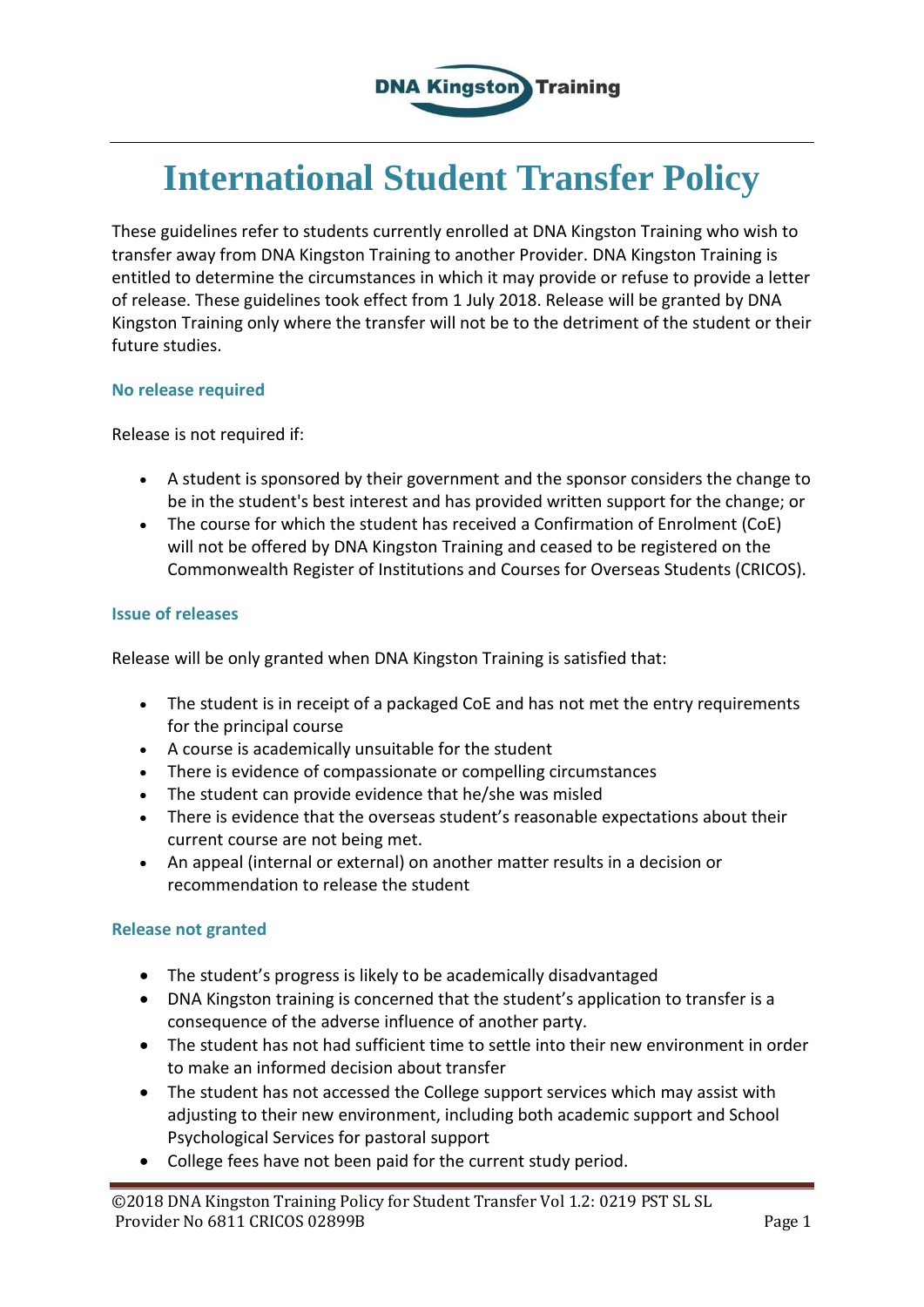A release request will be refused if a student is unable to provide satisfactory evidence that his/her course is academically unsuitable, or that the student cannot provide sufficient evidence that compassionate or compelling circumstances for the transfer exit. A release request will not be granted if:

- DNA Kingston Training forms the view that the student is trying to avoid being reported to the Department of Home Affairs for failure to meet the provider's attendance or academic progress requirements;
- The student applies to transfer to another sector (e.g. VET) or another level (e.g. Certificate III, Certificate IV, Bachelor to Diploma)
- If, where the student is in receipt of a packaged CoE, the pathway provider has refused or recommends against the release request.
- DNA Kingston training is not satisfied that the student has demonstrated compassionate or compelling grounds for a transfer
- The transfer may jeopardise the student's progressions through a package of courses; or
- The intended course will not provide adequate preparation for further study, nor be recognised by higher education providers as meeting their entry requirements and the transfer would be detrimental to the student's future study plans.

DNA Kington Training will assess a student's request for release against its policies and procedures and **will only grant release when the student has:**

- Provided a letter from another registered provider confirming that a valid enrolment offer has been made;
- Provided a letter detailing the reasons for the transfer request, including if relevant, evidence of compassionate and compelling circumstances
- Where the student is under 18:
	- $\circ$  The registered provider has written confirmation that the student's parental or legal guardian supports the transfer; and
	- o Where the student is not being cared for in Australia by a parent or a suitable nominated relative, the valid enrolment offer also confirms that the registered provider will accept that responsibility for approving the student's accommodation, support and general welfare arrangements.

## **Outcome**

Students will be notified of the outcome of their request within 10 working days of submitting request to the Director, Enquiries and Admissions. There is no charge for a letter of release.

 **Successful outcome:** Students will be informed that DNA Kingston Training has approved the request to transfer to another institution or Provider, the Department of Home Affairs will be informed and DNA Kingston Training CoE cancelled. The student must be advised that they will need to contact the Department of Home Affairs to seek advice on whether a new student visa is required.